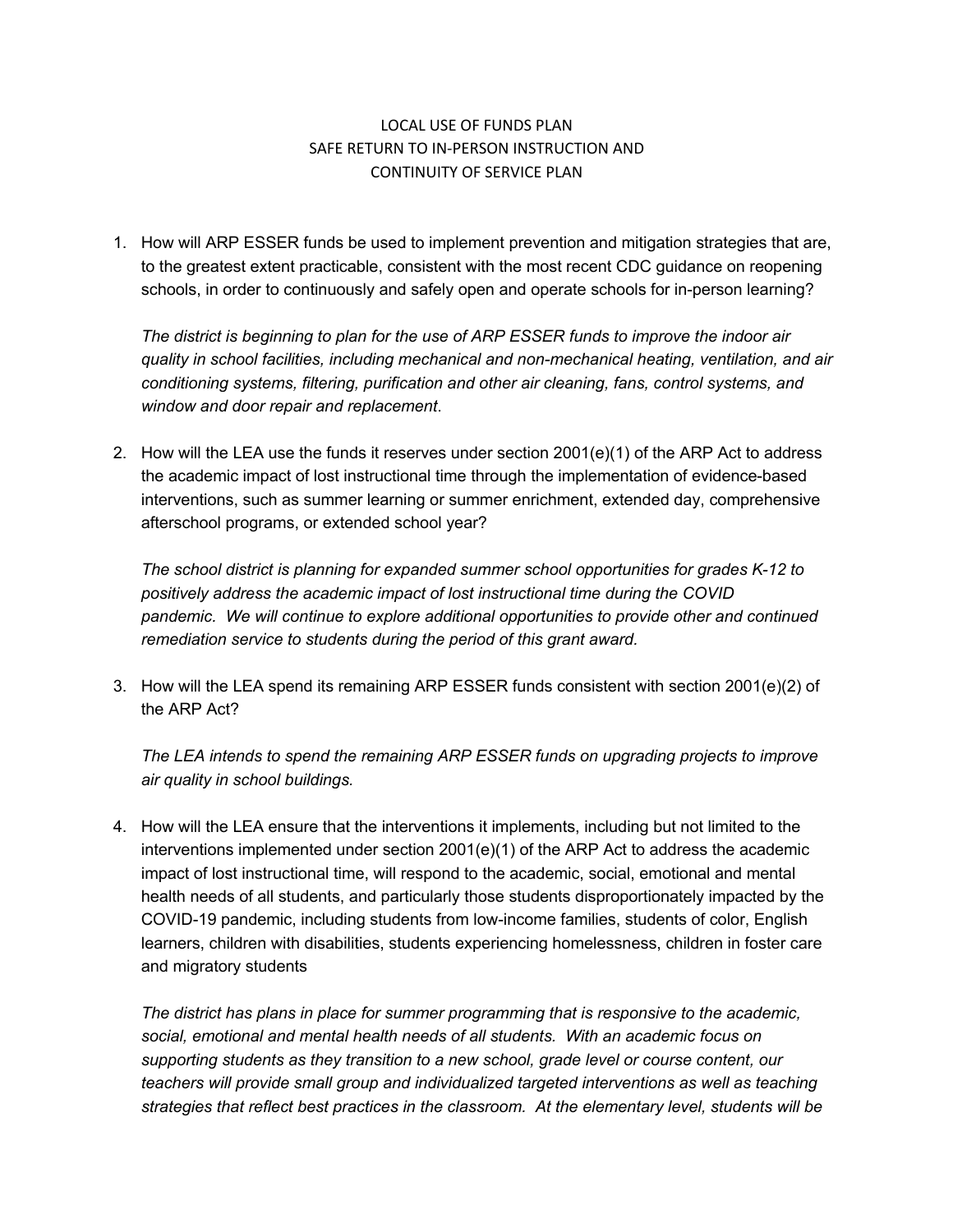*immersed in a culture of literacy and a review of critical standards in mathematics through a hands-on learning experience. A "jump start" for incoming kindergarteners will take place in August which will support students entering kindergarten for the first time. Grades 5-12 will include reading and math camp sessions, as well as credit recovery and traditional summer course offerings (such as Health and Financial Literacy). Programming will be inclusive for students with disabilities and we are striving to reach out to families of at-risk populations. All families will register through Final Forms.*

*All students (K-12) will be provided with breakfast and lunch and transportation will be provided. The district will be working in partnership with Boys and Girls Club, YMCA, United Way, Salvation Army and other local partners to ensure that students are engaged in learning and enriching environments. We are also partnering with Anazao Community Partners for continuing services and follow up with mental health counseling and family liaison services.*

5. Briefly describe the extent to which the LEA intends to use ARP ESSER funds to promote remote learning.

*The district has determined its most important educational needs as a result of COVID-19 through the analysis of benchmark assessment data, parent and teacher feedback and aligning with goals set forth through the Ohio Department of Education and Governor's Office. The district reviewed the extended learning template provided and created additional learning options throughout the summer months. We are prioritizing supporting our students as they move forward to the next grade level and/or course content area so that they feel comfortable and confident as they transition to the next school year.*

6. Describe the LEA's plan for addressing learning loss by: administering and using high-quality assessments to assess students' academic progress and meet students' academic needs, including through differentiating instruction; implementing evidence-based activities to meet the comprehensive needs of students; providing information and assistance to parents and families on how they can effectively support students, including in a distance learning environment; and/or tracking student attendance and improving student engagement in distance education.

*April/May- Planning and recruitment of staff May- Publish "Gearing Up for the 2021-2022 School Year" This is a document that outlines extended learning opportunities, credit recovery, summer courses and community partners. Families register through Final Forms June, July, August- 3 micro-sessions are offered for grades K-7, credit recovery, summer courses August- Rising Kindergartener summer program and Safety Town (grades K-1)*

7. Describe the uses of funds for developing strategies and implementing public health protocols including, to the greatest extent practicable, policies in line with guidance from the Centers for Disease Control and Prevention for the reopening and operation of school facilities to effectively maintain the health and safety of students, educators and other staff.